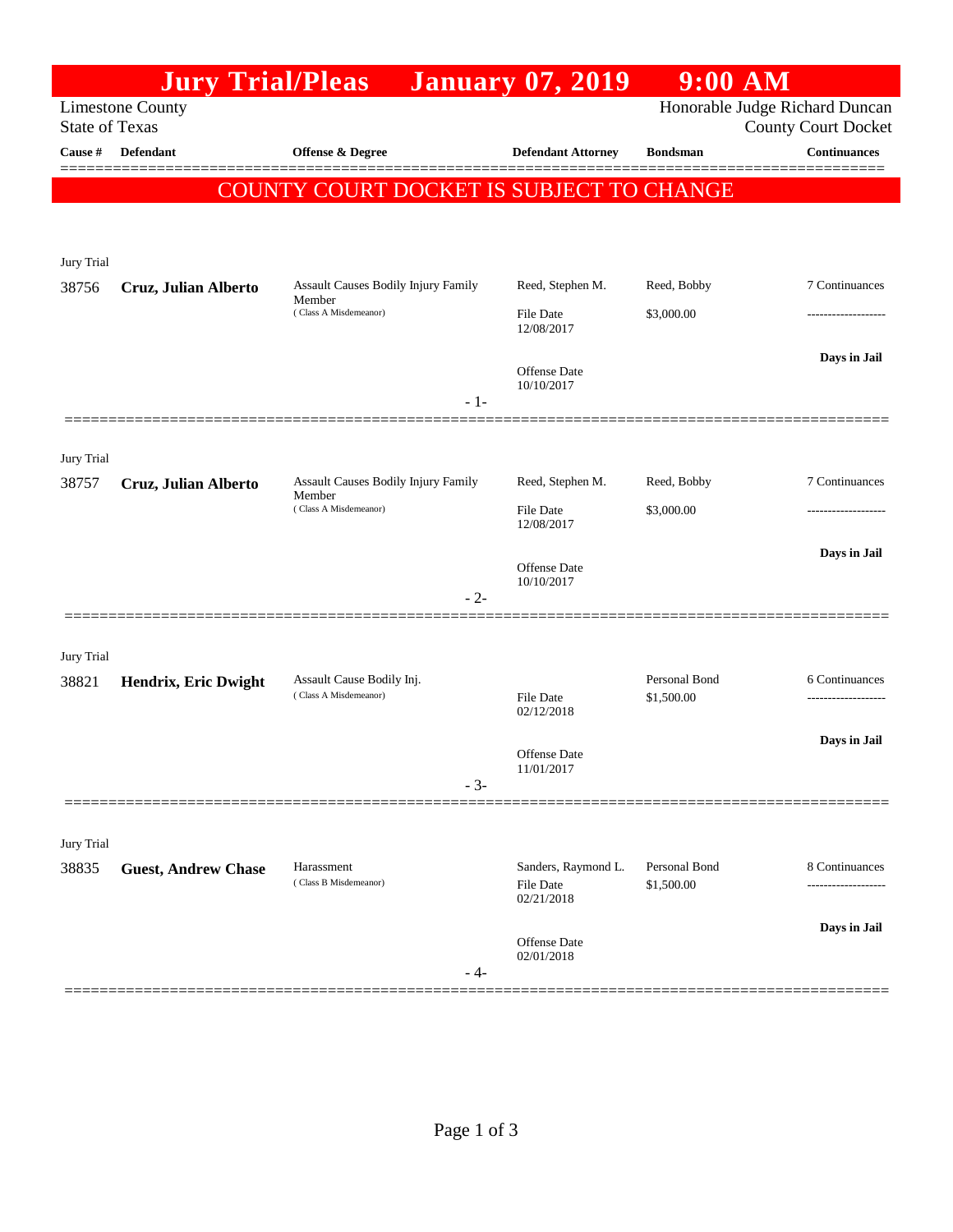|                       | <b>Jury Trial/Pleas</b>                |                                                                               | <b>January 07, 2019</b>        | $9:00$ AM         |                                                              |
|-----------------------|----------------------------------------|-------------------------------------------------------------------------------|--------------------------------|-------------------|--------------------------------------------------------------|
| <b>State of Texas</b> | <b>Limestone County</b>                |                                                                               |                                |                   | Honorable Judge Richard Duncan<br><b>County Court Docket</b> |
| Cause #               | <b>Defendant</b>                       | <b>Offense &amp; Degree</b>                                                   | <b>Defendant Attorney</b>      | <b>Bondsman</b>   | <b>Continuances</b>                                          |
|                       |                                        | COUNTY COURT DOCKET IS SUBJECT TO CHANGE                                      |                                |                   |                                                              |
|                       |                                        |                                                                               |                                |                   |                                                              |
| Jury Trial            |                                        |                                                                               |                                |                   |                                                              |
| 38855                 | <b>Ivester, William Dale</b>           | <b>Assault Causes Bodily Injury Family</b><br>Member<br>(Class A Misdemeanor) | Moore, David E.                | County Bail Bonds | 6 Continuances                                               |
|                       |                                        |                                                                               | File Date<br>03/09/2018        | \$3,000.00        |                                                              |
|                       |                                        |                                                                               | Offense Date<br>01/20/2018     |                   | Days in Jail                                                 |
|                       |                                        | $-5-$                                                                         |                                |                   |                                                              |
| Jury Trial            |                                        |                                                                               |                                |                   |                                                              |
| 38920                 | Ferguson, Daryl Glen,<br>Jr.           | <b>Assault Causes Bodily Injury Family</b><br>Member                          | Reed, Justin                   | County Bail Bonds | 0 Continuances                                               |
|                       |                                        | (Class A Misdemeanor)                                                         | <b>File Date</b><br>04/30/2018 | \$3,000.00        |                                                              |
|                       |                                        |                                                                               | Offense Date                   |                   | Days in Jail                                                 |
|                       |                                        | - 6-                                                                          | 03/25/2018                     |                   |                                                              |
|                       |                                        |                                                                               |                                |                   |                                                              |
| Sentencing Hearing    |                                        |                                                                               |                                |                   |                                                              |
| 38978                 | <b>Wimberly, Jeffery</b><br>Lynn, Jr.  | <b>Assault Causes Bodily Injury Family</b><br>Member                          | Sanders, Raymond L.            | County Bail Bonds | 0 Continuances                                               |
|                       |                                        | (Class A Misdemeanor)                                                         | <b>File Date</b><br>06/06/2018 | \$3,000.00        | -----------------                                            |
|                       |                                        |                                                                               | Offense Date                   |                   | Days in Jail                                                 |
|                       |                                        | $-7-$                                                                         | 04/20/2018                     |                   |                                                              |
|                       |                                        |                                                                               |                                |                   |                                                              |
| Jury Trial            |                                        |                                                                               |                                |                   |                                                              |
| 38998                 | <b>Badders, Cade</b><br><b>Matthew</b> | Boating While Intoxicated                                                     | Reed, Benjie                   | Personal Bond     | 5 Continuances                                               |
|                       |                                        | (Class B Misdemeanor)                                                         | File Date<br>06/19/2018        | \$2,500.00        |                                                              |
|                       |                                        | $-8-$                                                                         | Offense Date<br>05/05/2018     |                   | Days in Jail                                                 |